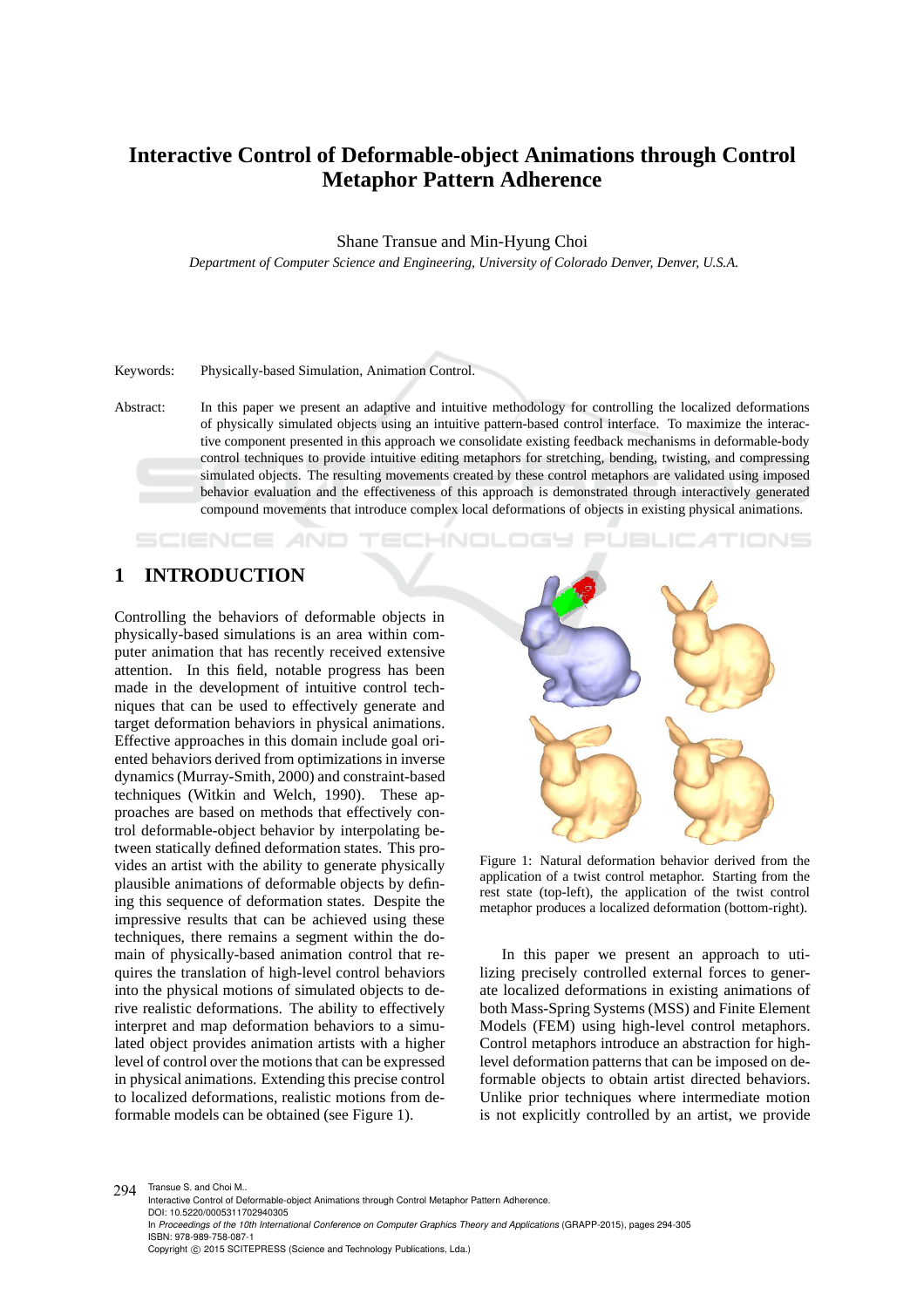a set of controls that allow an artist to continuously interact with the physical state of a simulated object. Specifically, we look at how control metaphors can be used to stretch, bend, twist, and compress localized regions of simulated deformable objects. We then integrate this editing process into an intuitive animation interface that allows for an artist to iteratively refine deformation behaviors through the use of interactive control widgets. The objective of our approach to deformation control is to provide a set of tools that can be effectively used to generate deformations based on predefined control metaphor behaviors and precisely control deformations within existing animations. This tool-set includes real-time simulation recording, the ability to generate dynamic simulation previews, and the introduction of interactive force curves for precise deformation control with motion blending.

The effectiveness of our approach is explored through the application of control metaphors to existing node-based models to generate explicit deformation behaviors. From the resulting animations generated with this proposed method, we illustrate that control metaphors can be used to effectively impose physically plausible localized deformations at any physical time-step within an existing animation. To further illustrate the utility of this proposed technique, we also demonstrate that the subsequent application of control metaphors can be used to define compound localized deformation behaviors.

# **2 RELATED WORK**

Several generalized control techniques in goal oriented optimization (Popović et al., 2000), dynamic key-framing (Hildebrandt et al., 2012), space-time optimization (Barbič et al., 2009), and inverse dynamics (Jeon and Choi, 2007), (Twigg and James, 2008) have been developed to provide effective techniques for generating accurately controlled animations. The common tie between these approaches is that they are directed at the derivation of physically plausible motion defined between statically defined deformation states. Similarly, recent developments in example driven deformations by (Martin et al., 2011) and methods using internal elasticity potentials introduced by (Coros et al., 2012) can be used to direct global deformations form predefined static deformation states or transformation goals. These approaches represent a field of deformation control techniques that utilize constraint-based optimizations that can be used to effectively generate targeted deformation behaviors. However, these approaches lack flexibility in the control of behaviors within intermediate states generated during this optimization process. This can be attributed to the to the difficulties in creating an intuitive connection between artistic intent and optimization control parameters.

To modify the deformation behavior between example or goal states using current techniques, the solution involves the introduction of additional static examples that further refine the description of the desired behavior (Chai and Hodgins, 2007). However the introduction of these additional constraints increases the number of required example deformation states that an artist must provide. Upon doing so, an artist must consider that the accuracy of these input states can significantly affect the physical plausibility of the resulting animation (Arikan and Forsyth, 2002).

In prior rigid-body control techniques based on physical parameter optimization (Popović et al., 2000), these intermediate states can be derived from global transformations. However, providing these additional key-frames for deformable objects represents an additional challenge due to the inherent difficulty in accurately defining static deformation states. This problem is exacerbated for objects with complex topologies or highly-dynamic models such as articulated figures or cloth. While many of these introduced techniques are well suited for generating the intermediate motions between static deformations, an artist is left to provide these initial input states, a non-trivial task. Additionally, the introduction of these new constraints requires a regeneration of all intermediate motions, thus eliminating prior deformation behaviors. This is an undesirable effect if the original deformation behavior was close to the desired result.

Alternative techniques for interactively editing deformable simulations proposed by (Barbič et al., 2012) and (Huang et al., 2011) aim to maintain the original behavioral characteristics of a deformable object within the provided animation. This provides an effective platform for interactively controlling deformations and introduces the ability to alter object behaviors within existing animations.

These contributions substantially improve the interactive editing process used by artists to control object deformations while preserving existing animated behaviors. Our work is related to these contributions and aims to provide an interactive editing environment that can facilitate real-time editing of localized deformations. We propose that generalized high-level control metaphors can be used in cooperation with existing techniques to both generate static deformation states as key-frames, introduce localized deformations in existing animations, and provide tweaks to existing cage-based animation techniques (Joshi et al., 2007), (Ju et al., 2008).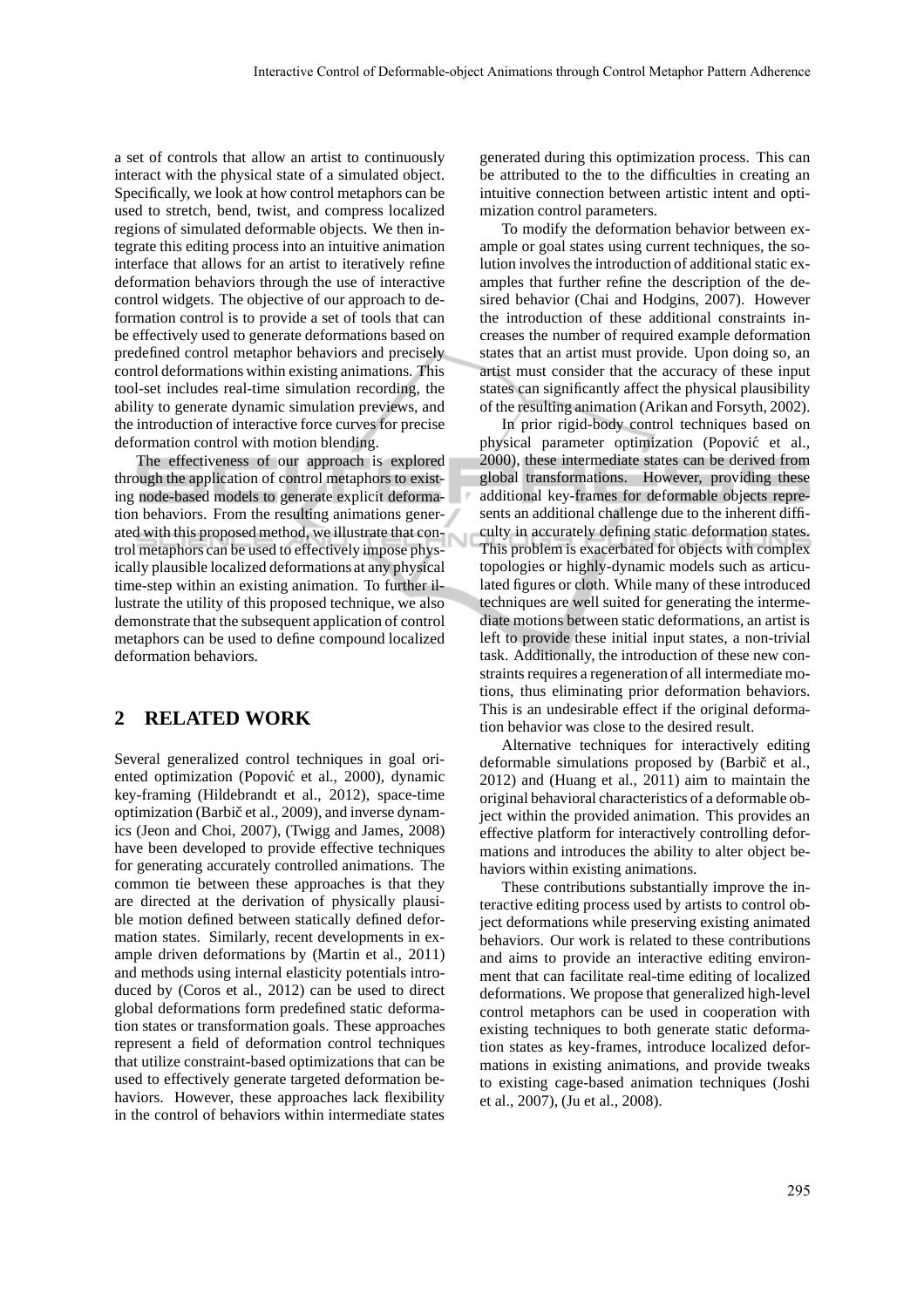# **3 METHOD OVERVIEW**

The input to our interactive animation system is based on MSS and FEM node-based deformation models as individual rest state objects or as part of an existing physically-driven animation. In both instances the dynamics model driving the deformation behavior is orthogonal to our approach and does not contribute to the requirements of our editing tools. Rather, the only assumptions made about a provided nodal system is that it is composed of *n* interconnected nodes that define a shell or tetrahedral topology and can be directly integrated into an existing dynamics model. If an animated MSS or FEM model is provided, the animation is discretized into states that correspond to individual time-steps within the underlying dynamics model driving the physical simulation. In using precisely targeted external forces, we can effectively limit the requirement of our approach to dynamics models that support the application of these forces to arbitrary nodes. In our implementation we utilize the VegaFEM physics library (Barbič and Schroeder, 2009) with an implicit Euler integration scheme.

The foundation of our editing approach is based on the development of several components that are required to facilitate this form of force-based editing in an interactive environment. These requirements include (1) reliable local coordinate systems for deformable models to facilitate targeted deformations, (2) the ability to record physical simulations in realtime, (3) the efficient generation of dynamic simulation previews for interactive feedback, and (4) a set of intuitive control metaphors that impose intuitive pattern-based deformation behaviors. We consolidate these components within an interactive editing environment that allows an artist to effectively define new animations and refine the deformation behaviors exhibited by objects within existing animations. In this section we provide the derivation for each of these components and establish how each contributes to this intuitive animation editing framework.

### **3.1 Local Coordinates**

To provide an effective mapping between the implemented control metaphors and the deformable objects upon which they operate, we have introduced a robust technique for estimating local coordinate transformations for deformable-bodies. Building on this development, we introduce the notion of control coordinates that allow metaphors to be directly targeted to localized regions within a deformable object. As these objects are simulated, these coordinate systems maintain the application of a control metaphor to the exact region defined by an artist. This allows us to provide consistency in localized deformations, even for objects that exhibit complex global trajectories. In this section we provide an overview of our method for identifying a unique origin and orthogonal set of vectors that can be used to represent the local coordinate transformation of a deformable-body.

Initially considering the position of a deformable object, we simply select the center of mass *C* as an accurate representation of the objects global position. To identify the orthogonal set of vectors that will represent the rotation of the deformable object we consider two objectives: (1) the initial orientation should be aligned to the objects geometric definition and (2) the mapping should accurately represent the rotation of the object, even during large scale deformations.

In our approach we have devised a two stage process for identifying this coordinate system. In an initial pre-processing stage we calculate*C* and the orientation of the coordinate system that best matches the geometric representation of the object through Principle Component Analysis (PCA). As the objects deformation changes during each simulation time-step, we recalculate *C* and update the orthogonal axes vectors to match the new rotation of the object. The complete derivation of this local coordinate system utilizing PCA and averaged deformable mass distribution is detailed in (Transue, 2014).



Figure 2: Local and control coordinate systems for a simple deformable object. The selected node of the deformable object represents the origin of the control coordinate system and defines the localized region that will be influenced by the external forces introduced by a control metaphor.

To produce a localized deformation using a control metaphor we must also provide an intuitive way of selecting the affected region. Therefore to attach a control metaphor to a deformable model at a specific location, we employ a simple node selection technique. The selection of an individual node within the object will weld a control metaphor to this node so it can then be used to perform localized deformations. The image in Figure 2 illustrates the selection of an individual node that will define the location of the applied deformation behavior.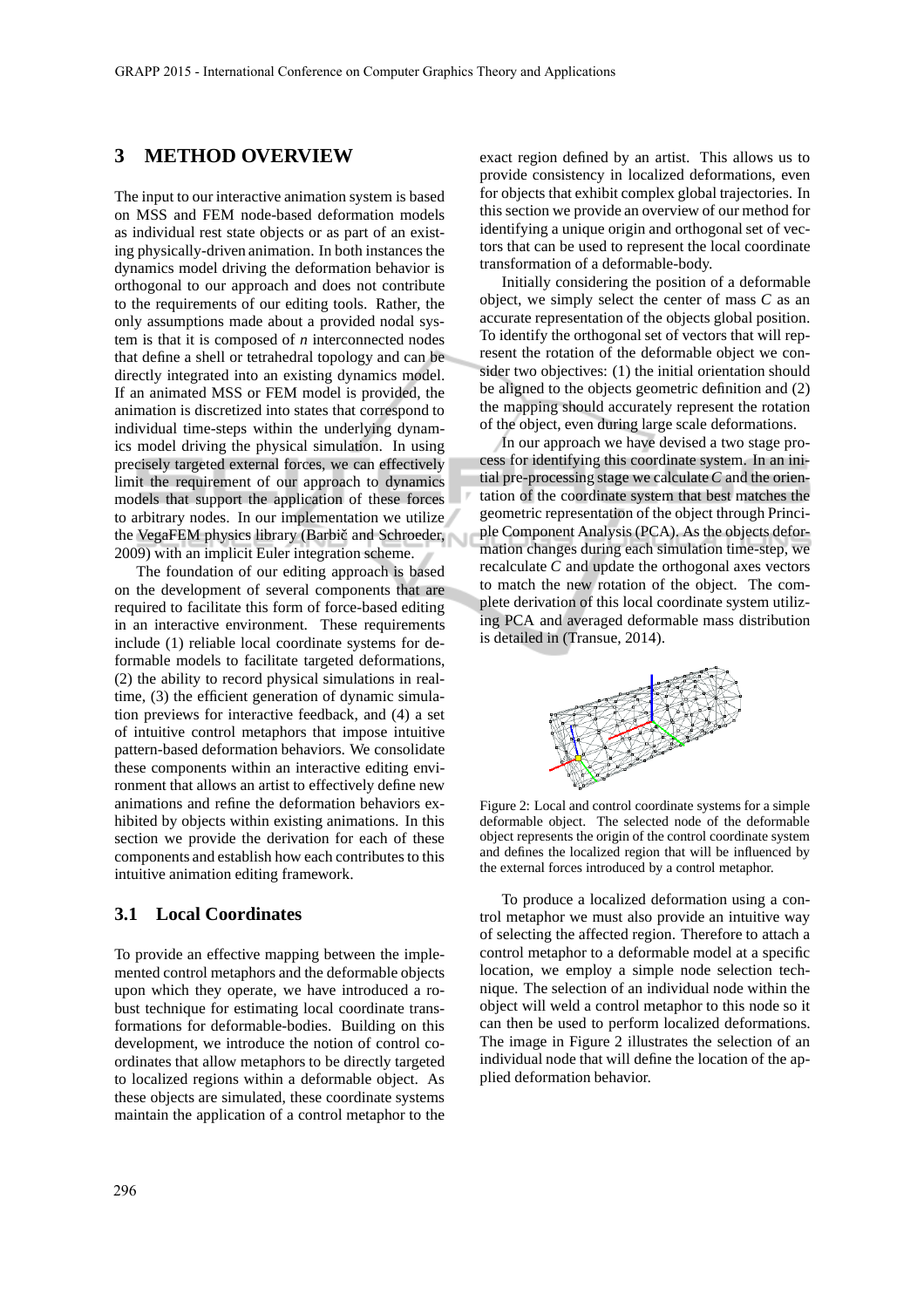### **3.2 Simulation Recording**

The generation of new animations and the support for modifying existing animations requires a complete set of controls for both real-time recording and playback. In our approach we provide the standard set of multimedia controls as part of an interactive time-line that allows an artist to effectively navigate through the collection of frames within the active animation. Providing the ability to use this interactive time-line to scroll through object deformations throughout the recorded animation presents a critical feedback system that allows an artist to closely analyze each deformation state of all animated objects. This presents an artist with the ability to iteratively refine the motion exhibited by the simulated objects until the desired outcome has been reached. In our approach, the ability to refine the deformation behavior using real-time playback allows for a higher level of artistic control when compared to techniques that utilize inverse dynamics to generate a fixed result. This is simply due to the interactive nature of our proposed approach.

#### **3.3 Dynamic Simulation Previews**

Unlike optimization techniques that require the use of a secondary deformation state that an artist defines as a dynamic key-frame of the object, our approach does not explicitly define the final position of a deformable object but rather it is generated during the application of the control metaphor. Therefore in using our method an artist does not immediately know how the changes they have imposed on a deformable object will affect the resulting motion of the object. To address this problem we introduce the ability to dynamically generate simulation previews. The image in Figure 3 illustrates the dynamic preview of a falling cloth model before and after a bend metaphor has been applied.



Figure 3: Dynamic preview of a cloth model (for three selected states) as a bend control metaphor is applied. The original animation (left) illustrates the cloth with a uniform decent due to gravity. The application of a bend metaphor (right) provides a realistic animation of the falling cloth.

The generation of a simulation preview does not affect the current animation but illustrates a select number of future states for every object within the animation. This provides an artist with immediate feedback as to how the current configuration of control metaphors applied to various objects will affect both local deformations and global trajectories of all objects within the animation.

# **4 CONTROL METAPHORS**

The fundamental component that we introduce with the proposed method of deformable object control is the notion of high-level control metaphors. These metaphors represent a mapping between a control widget that specifies a motion, pattern, or behavior and the physical implementation of that motion by a simulated object or region within the objects surface. This provides an artist with a generalized and extensible control methodology for introducing localized deformations in animated objects. In this section we introduce the components that formally define a control metaphor and illustrate the flexibility of our proposed technique by demonstrating that these components can be easily interchanged to provide an extensible set of deformation controls.

The implementation of a control metaphor is responsible for providing definitions to the following components: (1) the identification of the control regions that indicate the nodes are influenced by the control, (2) the orientation of the external forces the control produces, (3) the interactive widget that provides a visual representation of the controls behavioral pattern, and (4) the definition of a force curve that defines applied force magnitude over time.

The consolidation of these four components provides the formal basis of the abstract control metaphor definition: given a control metaphor M, the composition of these components into a control metaphor is defined as follows:

#### $\mathcal{M} = (\mathcal{R}, \mathcal{O}, \mathcal{V}, \mathcal{F})$

Where R represents the discrete set of bounding volumes that identify the regions influenced by this control, the set of normalized vectors O represents the external force orientations applied to the object in within each region, the set of three-dimensional primitives  $\nabla$  that provides the visual representation of the control, and the scalar list  $F$  represents the force magnitudes that define the application time and duration of the control. Providing a unique definition for component allows for an unbound number of potential control metaphors with this extensible design.

Through the implementation of each component we can derive high-level controls that can easily be configured by an artist to introduce pattern-based deformations (such as bending, twisting, stretching, and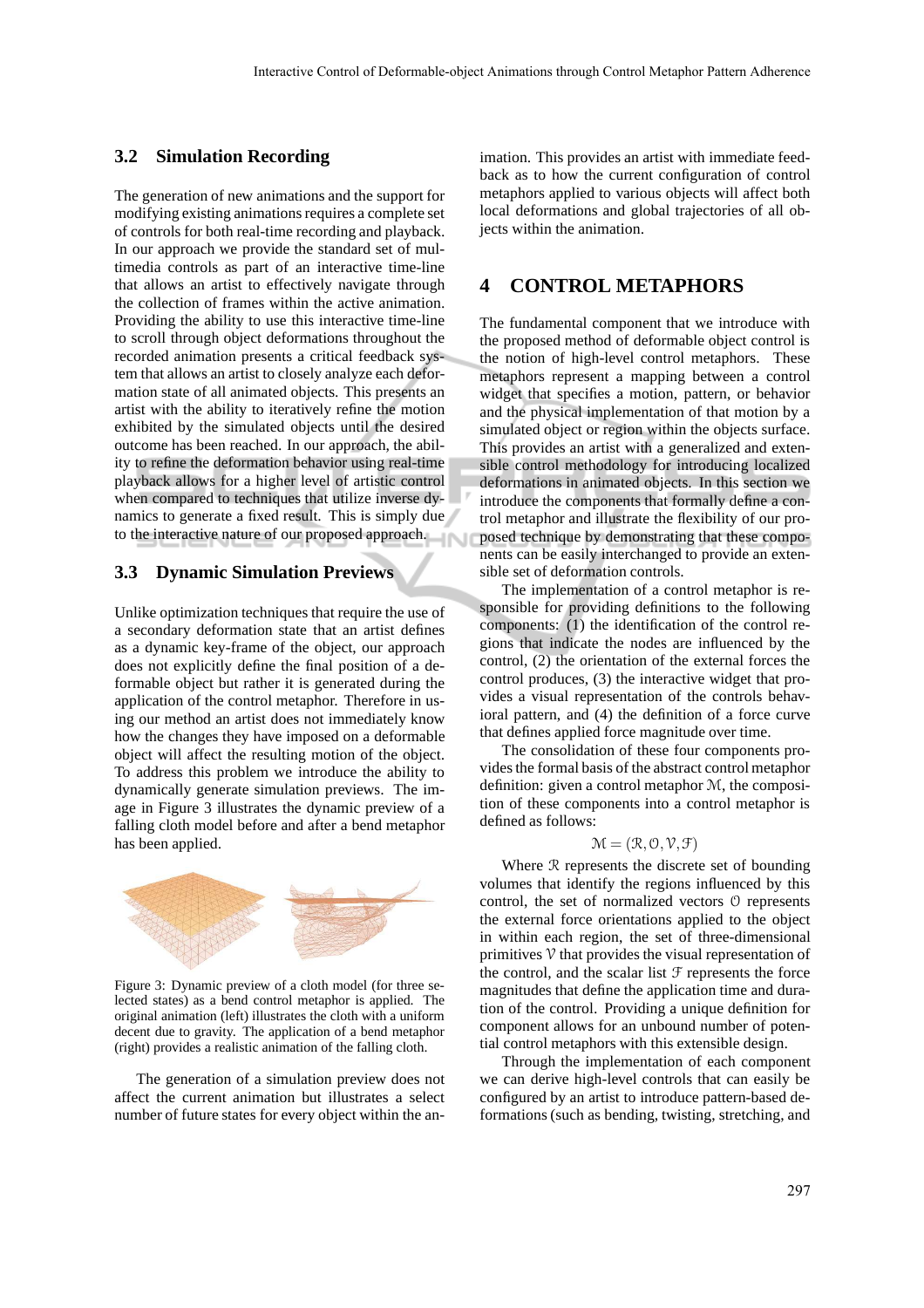

Figure 4: Illustrations (top and front views) of the widget that represents the bend control metaphor as seen within our interactive editing environment. Each sphere identifies one of the control regions that are defined by the bend metaphor.

compression). Additionally, every control metaphor instance contains a unique transformation that defines its relative position and orientation to the geometry of the controlled object. This allows an artist to introduce both global and targeted localized deformations to define new animation or adjust the behaviors of simulated objects within existing animations.

### **4.1 Control Regions**

Control metaphors drive localized deformation patterns based on the set of control regions R that define which nodes within a simulated object are influenced by the introduced external forces. Specifically, we aim to derive high level control patterns from a collection of primitive regions such that each region  $r \in \mathcal{R}$ , in part, contributes to the global behavior of the control. From this, we can define the control regions of a pattern-based metaphor as a set of bounding volumes that evaluate a boolean function for the selection of the nodes involved in the deformation.

Depending on the complexity of the desired deformation, a control metaphor may contain several control regions; however to avoid unnecessary complexity in the usability of each control we utilize a limited number of geometric primitives to identify these control regions. If a node resides within any of the control regions within  $\mathcal{R}$ , it will be highlighted in size and color to indicate its participation within the deformation (see Figure 4). This presents a clean interface that effectively communicates which nodes contained within a simulated model will drive the imposed deformation.

#### **4.2 Force Orientation**

The selection of the nodes that will contribute to a localized deformation is interactively defined by the set of artist configured control regions R. Therefore for each control region  $r \in \mathcal{R}$ , we must define an associated vector field  $o \in \mathcal{O}$  that defines the orientations of the external forces applied to each node encapsulated within *r*. The orientations of the applied

external forces provide the defining characteristics of the deformation pattern that will be imposed on the controlled object, and can be defined through a simple force diagram. A control metaphor force diagram simply provides the definition of the spatial configuration of the regions that contain the vector fields that define the orientations of the controls external forces. While the definition of each regions vector field is unbound, uniform vector fields are sufficient for the derivation of most primitive deformation behaviors.

# **4.3 Visual Representation**

To effectively communicate the location and orientation of how a deformation will be applied to a simulated object, we introduce a three-dimensional interactive widget that defines the control regions and structure of the control metaphor. In our approach we provide an interactive widget for each control metaphor that provides an artist with the ability to configure the selection of the effected nodes, the orientation of the applied forces, and the control position of the deformation (Figure 4).

Each interactive widget is represented by a collection of geometric primitives that allow an artist to easily configure the properties of the applied control metaphor. The configuration of these interactive control widgets is obtained by allowing an artist to perform adjustments by selecting the primitive component within the widget and then modifying its parameters (real-time interaction is facilitated though mousebased gestures). The parameter adjustments that we provide for each control metaphor include the ability to scale and translate each component within the widget. This provides a high-level of flexibility in an artistic control of the provided control metaphors.

#### **4.4 Force Curves**

Control metaphors and the associated widgets we have developed provide an intuitive way of effectively imposing a behavioral pattern on a simulated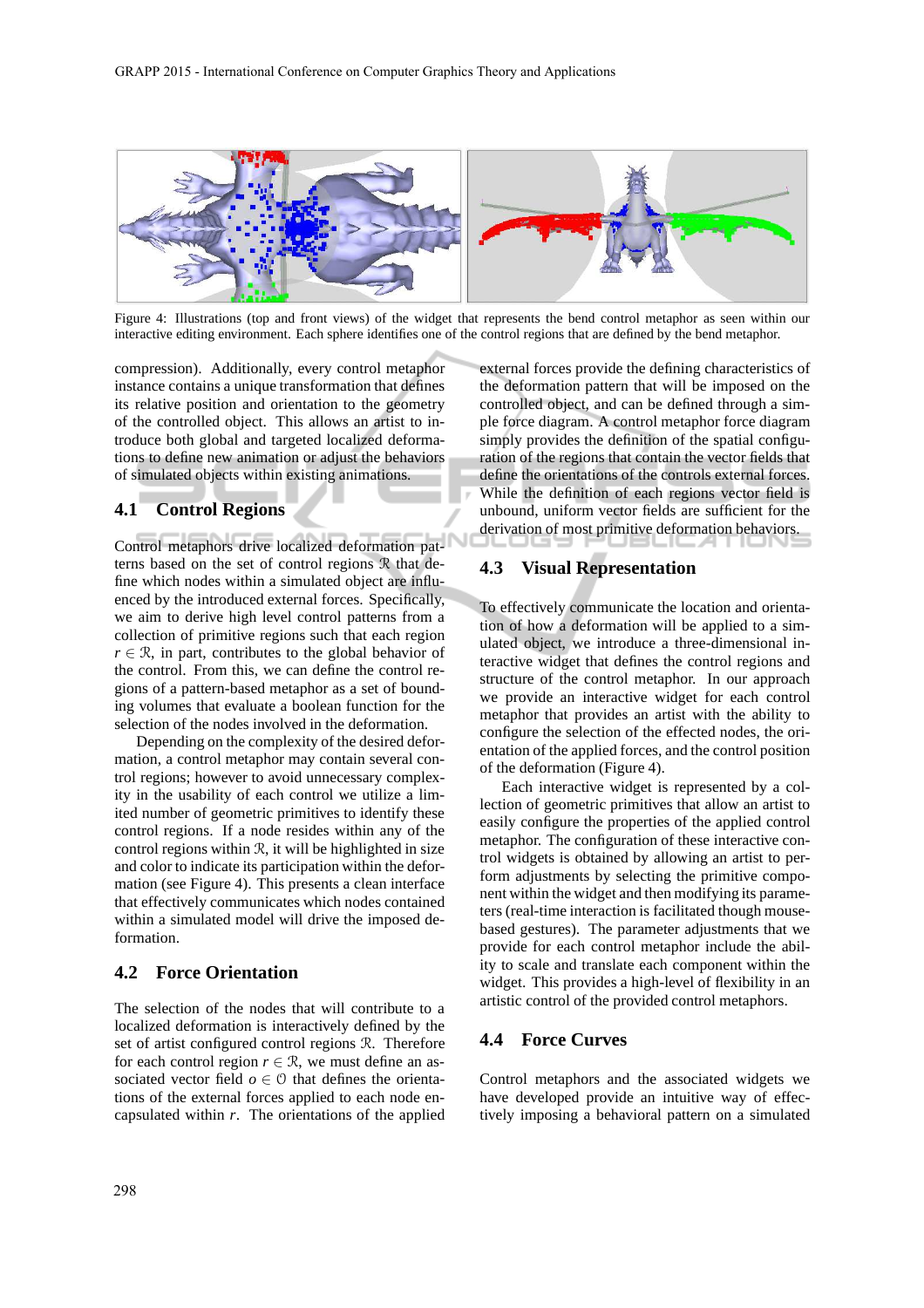object within an interactive environment; however in the context of physically-based animation several additional parameters must be provided to completely define the resulting deformation. These parameters include the definition of the instance in time when the external forces will be imposed, the duration of this application, and the magnitude of the forces applied to the nodes within each control region of the metaphor. Here we formally introduce the definition of a force curve that provides the required functionality to define all of these properties through a simple interactive curve editor. A force curve *f* is defined as a discrete set of two-dimensional points that approximate a function that defines the magnitude of the external forces applied through a selected control metaphor. In the instance where multiple control metaphors are applied to an individual object, each maintains its own corresponding force curve. This provides an artist with the ability to create several deformations exhibiting unique characteristics on an individual object.

**Time-line Discretization.** Force curves approximate a function that defines the magnitude of the external forces required to generate a physical deformation through control metaphors by supplying a scalar value that determines the strength of this deformation. To provide these values in the context of a physical simulation that employs a control metaphor, a force magnitude value must be provided for each simulation timestep. This constraint is implicitly enforced through the approximation of the curve that defines these magnitude values. Let the set  $A$  represent the set of discrete set of points that approximate the force curve *f* and let (*Fbegin*,*Fend*) represent the simulation timesteps that correspond to the application of a control metaphor. The following constraint is then placed on the approximated representation of this force curve:  $|A| = (F_{end} - F_{begin})$ . This will guarantee that for each simulation time-step the magnitude of the external forces introduced by a control metaphor is defined.

**Curve Control.** The implementation of the interactive interface provided to an artist is based on an orthographic projection of a force curve approximated by a Bezier curve. This representation also allows us to provide control points that allow an artist to easily control the shape of the approximated function. An artist can interactively control the position of the end and control points by simply dragging them to the desired location. This provides an accurate method of introduce precise definition of the specific instance an artist would like interject a deformation. An illustration of the curve editor provided within our application is illustrated in Figure 5.



Figure 5: Screenshot of the interactive force curve editor that defines the magnitude of the applied forces over time.

With the proposed curve editing technique, common animation features such as motion blending can be achieved. Motion blending can be achieved through smooth gradients defined within the force curve. These gradients translate to gradual deformations that can be used to blend multiple deformations together smoothly. This also provides an artist with the ability to refine imposed deformations by utilizing multiple control metaphors to derive blended compound deformations.

**Force Magnitude-deformation Correlation.** The process of determining the magnitude of the applied external forces required to derive the desired deformation is a challenging process. In an effort to assist an artist in the definition of the force curve that will derive the desired behavior we employ dynamic previews. As an artist modifies the force curve to generate a deformation, a dynamic preview can be generated to illustrate the resulting behavior. This provides an interactive feedback loop to an artist to iterate on the motion generated with our approach. Once the desired deformation behavior has been achieved, the simulation can be recorded to make the change to the resulting animation. While this does not resolve the possibility of introducing external forces that generate undesirable or unstable behaviors, it presents an iterative process that allows an artist to visualize and refine the behaviors imposed by our control metaphors.

#### **4.5 Deformation Controls**

The definition of each component within this section provides the basis upon which primitive deformation behaviors can be created. The unique set of components defined by a control metaphor can easily be defined to generate commonly required deformation behaviors including bend operations, twisting,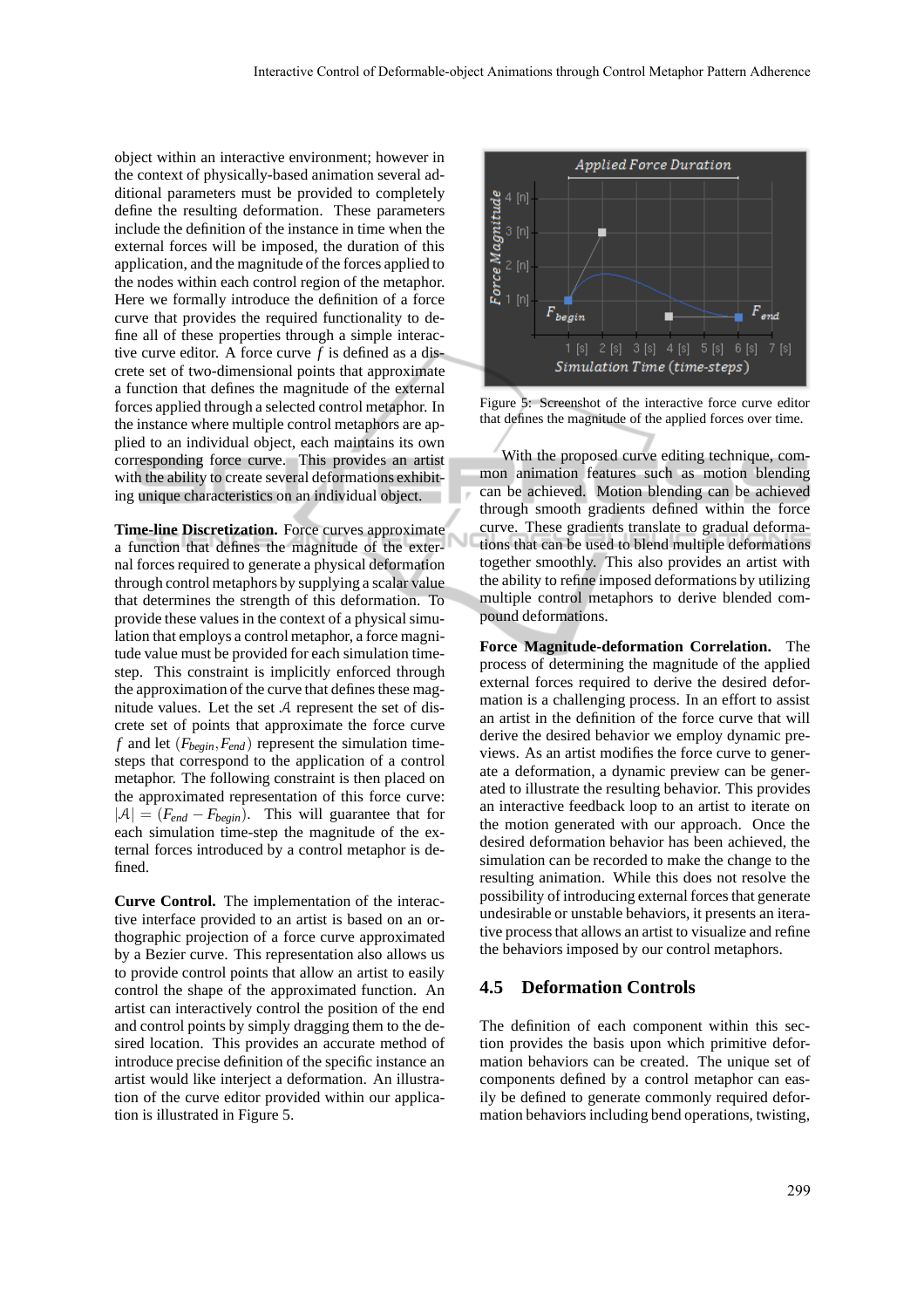stretching, and compression. In this section we provide the formal definition for these primitive patternbased motions and illustrate how these formalizations demonstrate the desired deformation behaviors on primitive geometric objects.

**Stretch Deformation.** To derive the behavior imposed by the stretch control metaphor we simply assert that this operation will attempt to separate two regions within an objects geometric definition. These individual regions are separated by a division plane that effectively segments the bounded regions into left and right selection intervals defined within two cylindrical control regions:  $\{L_n, R_n\}$ . The orientation of the external forces is simply constrained to the *X*-axis of the controls coordinate system. The node set *L<sup>n</sup>* external force orientation is defined by a negative unit vector along this axis:  $\vec{X}^-$ , and the orientation of the forces acting upon the node set  $R_n$  is defined by a positive unit vector along this axis:  $\vec{X}^+$ . Given these components we formalize the definition of a generic stretch control metaphor:

$$
\mathcal{S} = (\{L_n, R_n\}, \{\vec{X}^-, \vec{X}^+\}, \mathcal{V}, \mathcal{F})
$$

The visual component  $\mathcal V$  of the stretch metaphor is simply defined by the two cylindrical control regions that correspond to the metaphors control regions. To further refine the control provided to an artist, we provide an interactive means of refining the minimum and maximum effect distance from the controls separation plane and allow the radius of these cylindrical regions to be dynamically adjusted. From this formal definition we have also derived the components required for a compression-based deformation. In the application of this control, an artist can simply define a negative force curve which will inverse the orientation of the applied forces, thus compressing the left and right node sets to the origin of the control.

**Twist Deformation.** The implementation of the twist control metaphor allows for separate regions of a deformable-body, defined by a division plane, to be rotated in opposing directions. The formal definition of this control metaphor closely resembles the stretch control with the exception of of the vector field defined with the cylindrical control regions. Here we define these vector fields as a function of rotation about the controls primary axis where  $R(L_n)$  and  $R(R_n)$  represent rotation functions operating on the nodes identified within each control region:

$$
\mathcal{T} = (\{L_n, R_n\}, \{R^-(L_n), R^+(R_n)\}, \mathcal{V}, \mathcal{F})
$$

The visual component of this control metaphor is identical to that of the stretch control and can be interactively customized in the same way by adjusting the nodes contained within the provided control regions. The application of a negative force curve to this control will effectively inverse the rotation functions providing the orientations of the external forces.

**Bend Deformation.** Considering the implementation of a pivot-based bend deformation control, we define three separate control regions, each containing an associated (uniform) force orientation vector field. The Joint-Bend-Force (pivot force), denoted *O*, defines the direction of the force that opposes the Left-  $(\overrightarrow{L_{bf}})$  and Right-  $(\overrightarrow{R}_{bf})$  Bend-Forces to impose a bend deformation based on the selected nodes contained within the controlled object. The opposing deformations created by the imposed external forces combined with the provided offset creates the desired deformation behavior at the center of this control metaphor. An illustration of the spherical control regions and force orientations for this control is presented in Figure 6.



Figure 6: Force diagram illustrating the orientations of the external forces that are applied within each of the three control regions used to generate a pivot-based bend deformation.

From this force diagram and the provided set of spherical control regions, the formal definition of this pivot-based bend control metaphor can be derived:

$$
\mathcal{B} = (\{O, L_{bn}, R_{bn}\}, \{\vec{O}, \vec{L_{bf}}, \vec{R_{bf}}\}, \mathcal{V}, \mathcal{F})
$$

The visual component  $\mathcal V$  is composed of three sphere-based control regions identified in the controls force diagram. To provide the ability to further refine the configuration of this control metaphor, we provide a customizable joint-angle θ that defines the angle between the *Lbn* and *Rbn* node sets and allow the radius of each control region to be adjusted. Additionally, we provide the ability to extend the distance between each of the control regions to adjust the length of the resulting bend deformation.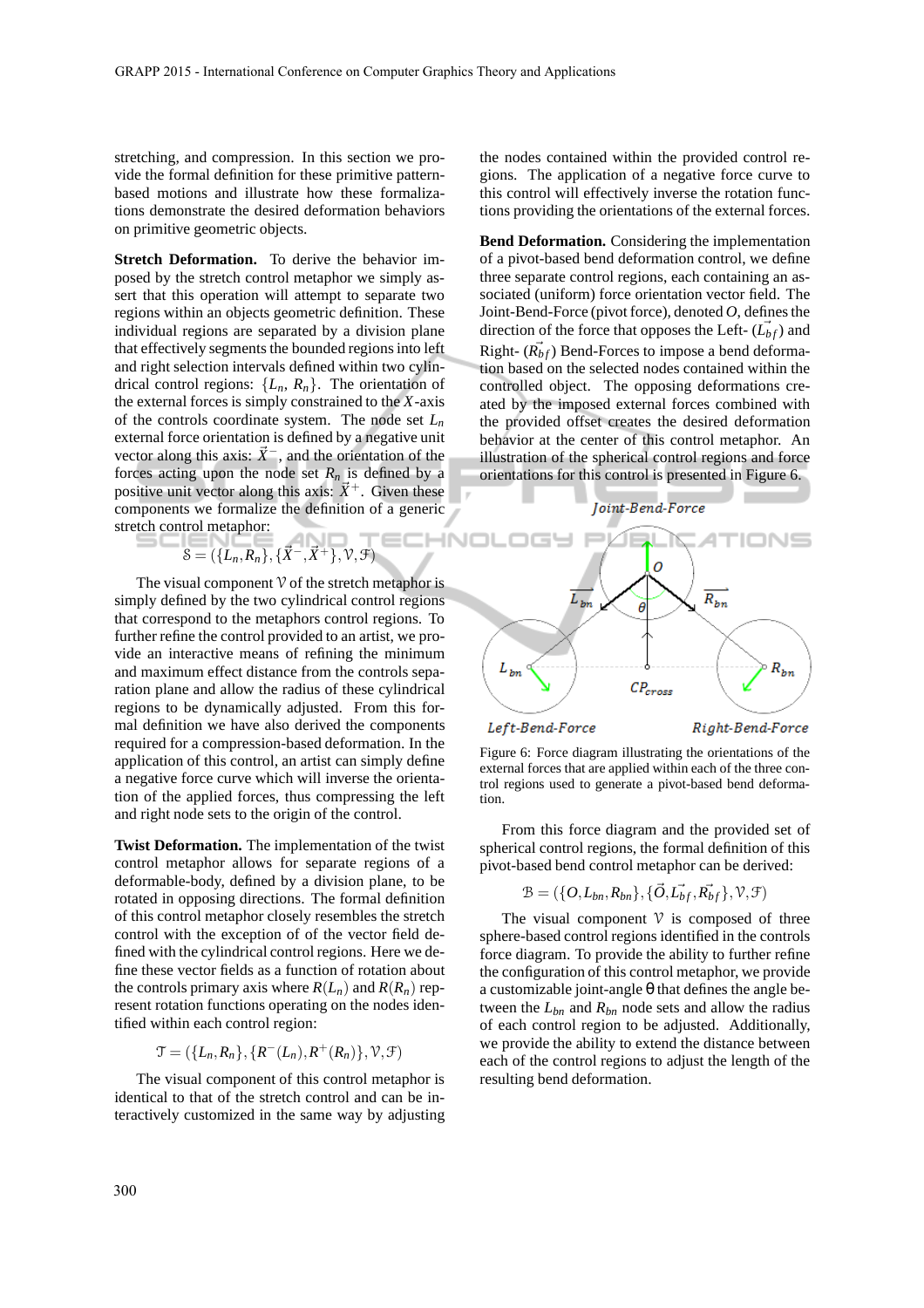

Figure 7: Screenshot of our interactive animation editing environment with media controls, time-line, and loaded scene containing a high-resolution deformable dragon. Three bend metaphors have been applied to achieve the displayed deformations.

# **5 EDITING ENVIRONMENT**

To facilitate the generation of new animations within an interactive editing environment, our approach relies on the animation studio software we have created to facilitate the required functionalities listed in Section 3. This editing environment provides the core functionality required to view, generate, and record physically-based animations. The ability to interactively introduce control metaphors and edit deformation behaviors is facilitated through the main studio interface of our animation editing application.

This implementation provides the ability to animate multiple objects within a scene, facilitates interactive deformation views, and manages configuration of multiple control metaphors per simulated object. The image in Figure 7 provides a screen-shot of our application with a loaded animation. This interactive interface is defined by three main components: (1) the main scene viewports that allow an artist to effectively view the deformation behaviors imposed by the selected control metaphors, (2) the animation time-line which allows for the recorded animation to be dynamically viewed, and (3) the list of control metaphors applied to the currently selected object.

The resulting deformations that we have obtained were generated using our approach facilitated through

this provided editing interface. In the next section look at several demonstrations of the localized pattern-based deformations introduced by our proposed control metaphors configured and employed within this interactive editing environment.

# **6 RESULTS**

To clearly demonstrate the utility and flexibility of our approach we provide several illustrations of primitive pattern-based motions, localized surface control, and compound deformations obtained through the application of multiple control metaphors. We show how each of the introduced control metaphors can contribute to a flexible animation tool-set that can allow artists the create new animations of deformable models and refine the behaviors of simulated objects within existing animations.

The implementations of our pattern-based control metaphors introduce a basic set of deformation operations that provide the required foundation for creating complex animations of deformable models. These results are based on the primitive deformation operations such as compression, bending, and twisting. Here we demonstrate the resulting deformations that can be obtained using these controls individually.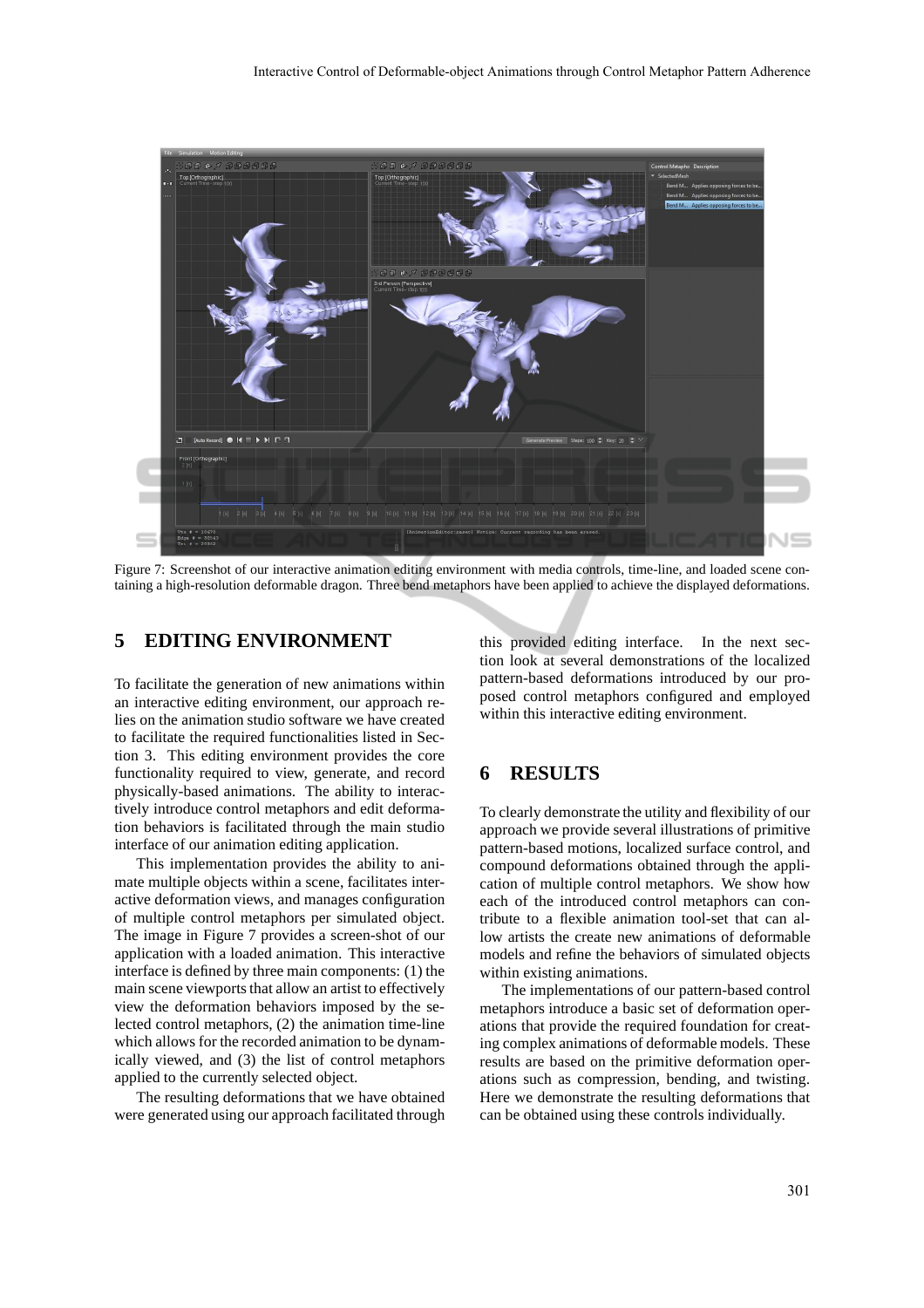**Compression Deformation Result.** A compression deformation can be derived by applying a stretch control metaphor with a negative force curve. The image in Figure 8 illustrates how this metaphor can effectively compress a tessellated cylindrical model.



Figure 8: Resulting application of a control metaphor imposing a compression behavior. The orange lines indicate both the orientation and magnitude of the applied forces.

While the desired compression is obtained, we note the slight twist to the topology of the models surface. This effect is due to the uneven selection of the nodes involved in this deformation. We discuss the potential deformation side-effects that can be created from misaligned control metaphors in Section 7.4.

**Bend Deformation Result.** The application of a bend control metaphor to a cylindrical model provides the expected results when applied to the length of the object. The image in Figure 9 illustrates the effectiveness of this control metaphor in this instance. However, when performing a global deformation with a bend metaphor, we ensure that the selected control regions are balanced with respect to the bend pivot.



Figure 9: Global pivot-based bend deformation.

The success rate of applying this control metaphor to an object to derive a global deformation is based on the material stiffness coefficients that define the elasticity of the model. When the bend control metaphor is applied to a rigid model, an uneven distribution of forces will incur an unintended torque on the object.

**Localized Deformations.** Control metaphors can effectively introduce localized deformations based on the control coordinate system we have created to provide an artist with the ability to target a region within a deformable model. The two examples illustrated in Figure 10 illustrate these targeted deformations.



Figure 10: Twist (left) and stretch (right) control metaphors applied to models to derive localized (to the position of the enlarged node) deformation behaviors.

**Compound Deformations.** The process of applying multiple control metaphors to an individual deformable model provides the ability to derive complex secondary behaviors within the topology of the model. The illustration of the two control metaphors applied to the Stanford bunny mesh in Figure 11 represents an application of two control metaphors used to derive a compound deformation.



Figure 11: Control metaphor compound deformation. The twist metaphor turns the rabbits head (left) and a bend metaphor controls the rabbits ear (right).

The resulting deformation (see Figure 12) imposed by the application of both control metaphors induces a naturally blended motion between both operations. A more complex compound deformation utilizing three control metaphors is provided in Figure 13.



Figure 12: Compound deformation result created from the control metaphors illustrated in Figure 11 (throughout 180 simulation time-steps).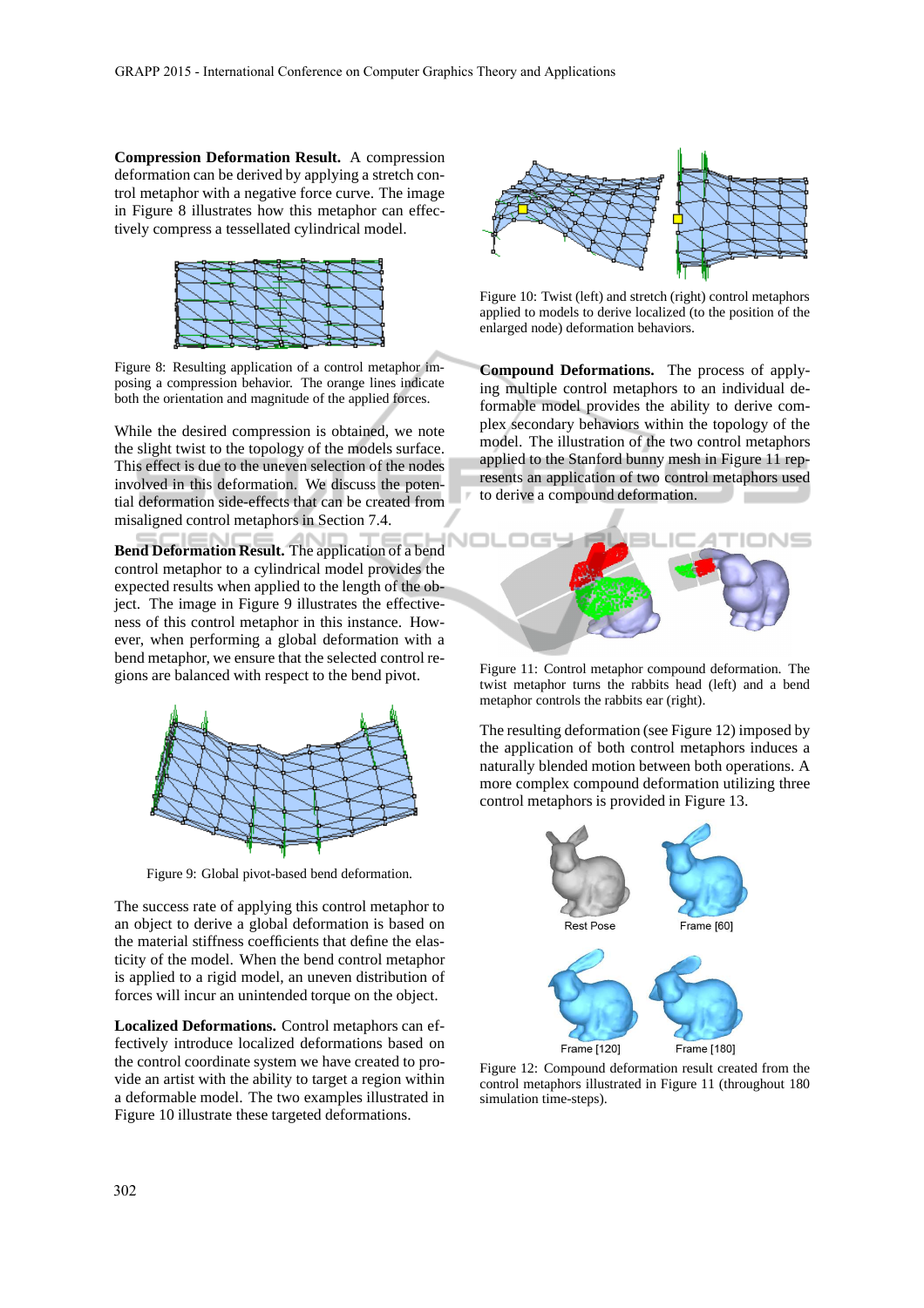

Figure 13: Compound deformations of a dragon raising its wings and rotating its head. The imposed deformations are created from the localized application of four control metaphors. The animated result is displayed left to right.

# **7 EVALUATION AND DISCUSSION**

The evaluation of an artists ability to effectively formalize and translate the result of a desired localized behavior to an object within a physical simulation is a challenging task. The applicability of the provided set of control metaphors depends on several critical factors including: (1) the artist's ability to effectively identify a node that represents the desired location of the deformation, (2) the selection of an appropriate predefined control metaphor, and (3) the process of properly configuring the provided control widget to derive to desired behavior. To objectively evaluate the effectiveness of our approach, we analyze the integration of our force-based metaphor technique into the existing set of deformable object control methodologies introduced in Section 2. In this section we define how our approach is framed to borrow key concepts from these existing methods and identify how our technique can contribute to an artists ability to effectively generate localized deformation behaviors within existing animations. Additionally, we also consider drawbacks imposed by the set of reoccurring problems (such as deformation oscillations and induced torque) that are introduced when utilizing external forces to drive deformation behaviors.

#### **7.1 Inverse-dynamics**

Inverse dynamics is an animation technique that provides an artist with a high-level of control of an objects deformation states. The ability to define the exact state that will be achieved by a deformable object provides an artist with a powerful tool that can be used to effectively produce targeted animations. This technique effectively reduces the time required to generate a targeted animation of deformable object by simply interpolating dynamic key-frames. This is achieved by calculating the forces required to match the constraints imposed by the dynamic state of the object for each key-frame during the animation. However,

utilizing a set of key-frames that define static states of a deformable body as the input to a dynamic system presents a large challenge to an artist: derive a set of complex dynamic states for an object undergoing an deformation such that the interpolated behavior will represent a realistic and physically plausible motion.

While the task of defining the dynamic states of an object (node position, velocity, etc.) may be achievable for models with a simple geometric composition, objects with complex deformation states such as cloth will present an artist with the challenging task of deriving the intermediate states of this deformation. Manually obtaining this state with a high level of fidelity for these complex objects is extremely challenging and generally requires an additional tool-set (such as cage-based controls) to assist in this process. Furthermore, even if the definitions of these dynamic states are given, we are not guaranteed that the resulting motion provided by the interpolation process will represent a fluid or natural behavior. This will lead an artist to the process of iteratively refining the included dynamic key-frames to obtain the desired behavior.

This is where we emphasize the ability of our technique to generate physically plausible behaviors based on high-level deformation patterns. The motion naturally inspired by the application of external forces can provide a resulting deformation behavior with a high level of fidelity that can be used to define a dynamic key-frame. Additionally, our technique can be used to address unrealistic motions that may be generated through the inverse-dynamics interpolation process. This can be achieved by introducing a control metaphor that acts upon the object within the existing animation refine the resulting behavior. Therefore the our method of creating localized deformations complements this approach and can be used to improve the quality of the generated animations.

#### **7.2 Cage-based Control**

Cage-based deformation control introduces the ability to manipulate complex model topologies by utilizing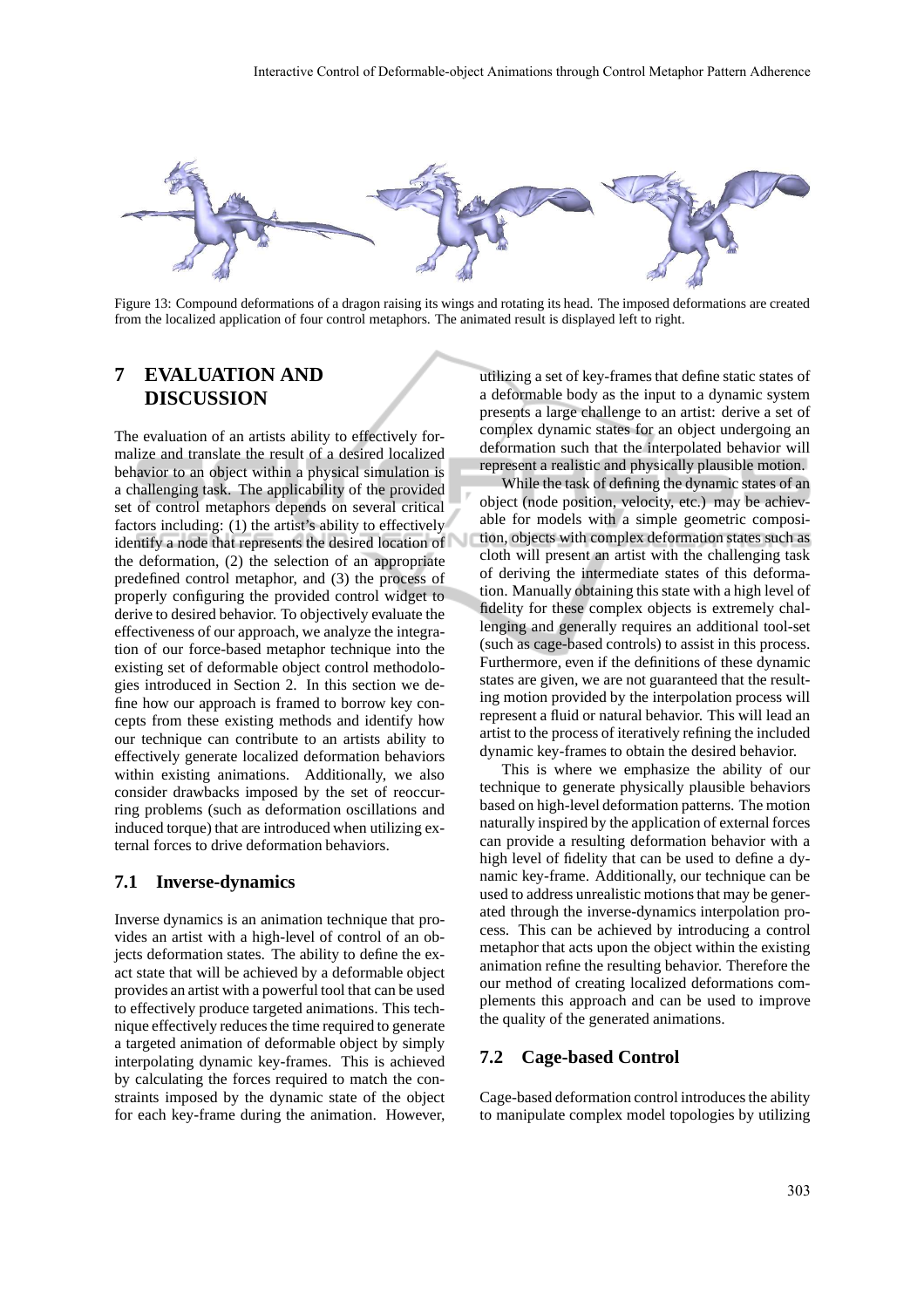a reduced set of representative nodes that form an inflated cage around a deformable object. The nodes of this superimposed cage can then be explicitly controlled by an artist to implicitly direct the deformations of the complex underlying surface. The primary concept introduced by cage-based deformation control techniques is that they greatly reduce the level of control presented to an artist, thus the complexity of the deformation editing process is greatly reduced.

This form of deformation control is generally utilized as the solution to deriving physical plausible dynamic key-frames. However, this process does not address the generation of physically-based motions over time. This solution to deformation control must rely on other techniques (such as an inverse-dynamics approach or rest-shape adaptation) to derive the intermediate motion states required for an animation. This is due to the fact that the key contribution from this technique is a representative functional mapping between the nodes of the superimposed cage and the nodes within the controlled deformable body.

This mapping however, provides an effective means of imposing a high-level behavior on a complex deformable model. We borrow the application of this concept and extend it to represent dynamic behaviors imposed by our high-level control metaphors. Therefore we can effectively provide a higher level of control to an artist to accurately convey the behavior of the intended deformation. The control regions defined within each control metaphor define the bounded region that acts as dynamic cages that closely adhere to the global trajectory of the simulated object. This forms the basis of our control technique for translating high-level deformation patterns to the underlying representative geometry.

#### **7.3 Rest-shape Adaptations**

The development the technique pioneered by (Coros et al., 2012) that utilizes internal elastic potential between static deformation states to derive motion from internal forces, introduces an effective means of animating deformable objects through exampleand goal-oriented objectives. This technique effectively eliminates reoccurring problems with external force-based techniques (such as oscillations and induced torque) and also introduces the notion of the animated object developing a *persona* due to the intrinsic derivation of internal forces, making them seem lifelike.

The lifelike effect introduced by this technique however may not be desirable in all instances. In the development of our force-based technique, we propose a more generalized method of applying deformations to simulated objects. Through the subsequent application of localized deformations using control metaphors, our approach can approximate lifelike movements of deformable objects (as shown in Figure 13); however the incurred artistic labor is more extensive than that required by this rest-shape adaptation technique. In our approach, multiple control metaphors are required.

### **7.4 Metaphor Alignment**

The correct application of a control metaphor depends on the intended result desired by an artist imposing the behavior. To adhere to the original intent of the control metaphor, it must be properly aligned with the geometry of the simulated object it will deform. Even with the simplified form of interactive control widgets provided to the user, the applied external forces can fail to produce the intended deformation.

Control metaphors are subject to several conditions that must be met for the desired behavior to be achieved. This indicates that there are several factors that can contribute to an invalid configuration of the applied control metaphor that may lead to an undesirable or unstable deformation behavior. These factors include: misaligned control widgets, an inadequate external force magnitude, and the incorrect parameter configuration for the applied control metaphor. The image in Figure 14 illustrates an instance where a bend metaphor has not been properly aligned to the underlying geometry of the simulated object. Specifically, we note the lack of the selected nodes with two of the provided control regions. Therefore, the only external forces that will be applied to this object reside within the joint set of this metaphor. The resulting deformation will not match the intended result provided by this metaphor due to the misaligned widget configuration.



Figure 14: Invalid alignment of an applied bend metaphor where only one set of nodes is properly identified. This will result in an incorrect deformation behavior due to the incorrect widget orientation.

The implications of these requirements however are not without their own merits. The flexibility provided to an artist through the selection of the local